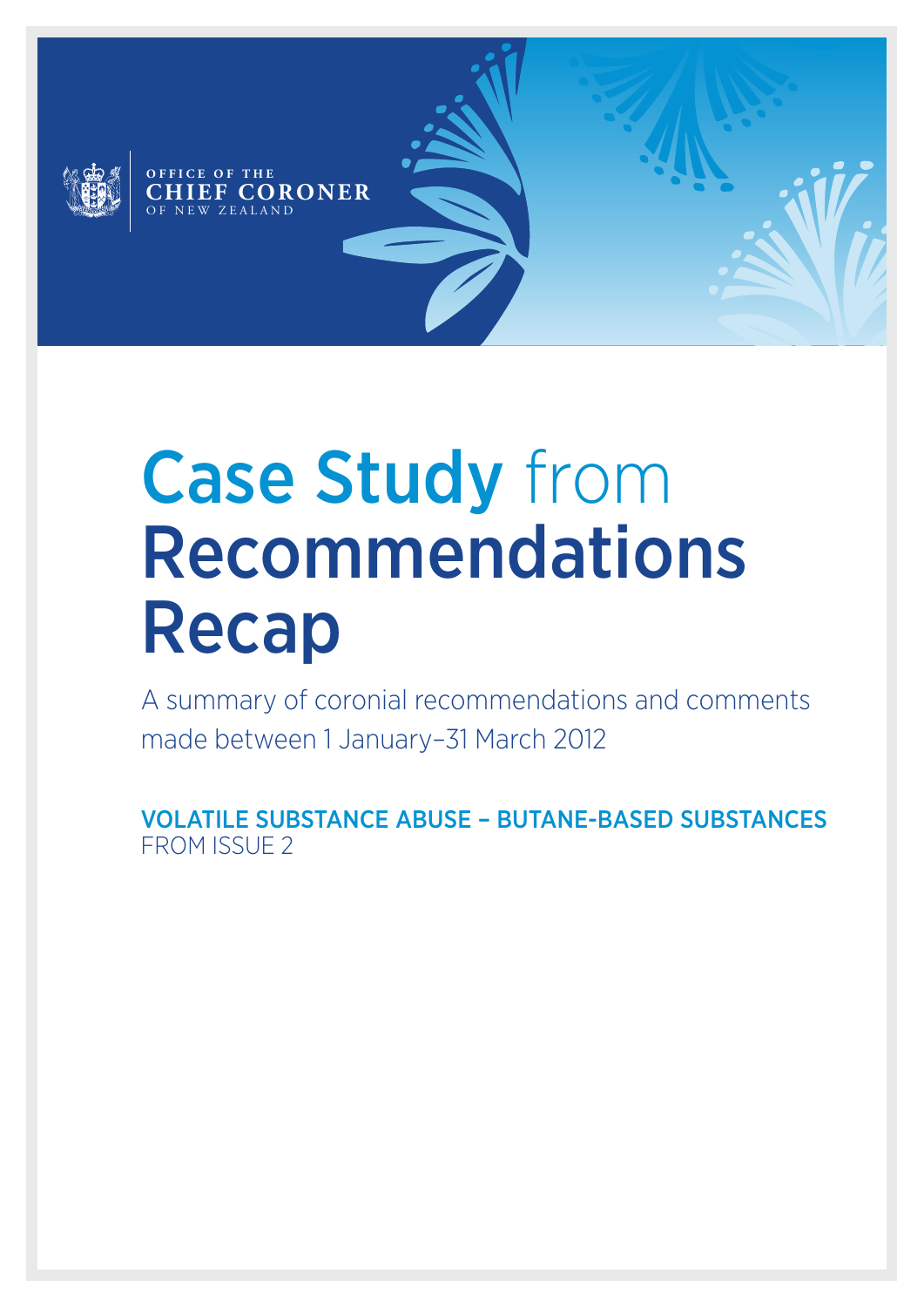### **Coronial Services of New Zealand Purongo O te Ao Kakarauri**

### **[justice.govt.nz/coroners](http://www.justice.govt.nz/courts/coroners-court/)**

**To request a copy of any full findings of cases contained in this edition, please contact our National Office.**

#### **National Office**

Coronial.Information[@justice.govt.nz](mailto:Coronial.Information%40justice.govt.nz?subject=Recommendations%20Recap) + 64 4 918 8320 Wellington District Court Level 5 | 43–49 Ballance Street DX SX10044 | Wellington | New Zealand

### **All editorial and other enquiries may be directed to the Office of the Chief Coroner.**

#### **Office of the Chief Coroner**

Auckland District Court Level 7 | 65–59 Albert Street DX CX10079 | Auckland | New Zealand

[Recommendations.Recap@justice.govt.nz](mailto:Recommendations.Recap%40justice.govt.nz?subject=Recommendations%20Recap)

+ 64 9 916 9151

#### **Published by the Ministry of Justice**

### ISSN 2253-5152 (extract)

Disclaimer This publication have been produced by Research Counsel of the Office of the Chief Coroner, with the best efforts made to accurately summarise the circumstances, findings and recommendations made by the coroner in each case. Despite this, it should be noted that they are not exact replications of coronial findings. The original finding should always be accessed if it is intended to refer to it formally.

Please also note that summaries of circumstances and recommendations following self-inflicted deaths may be edited to comply with restrictions on publication of particulars of those deaths, as per section 71 of the Coroners Act 2006.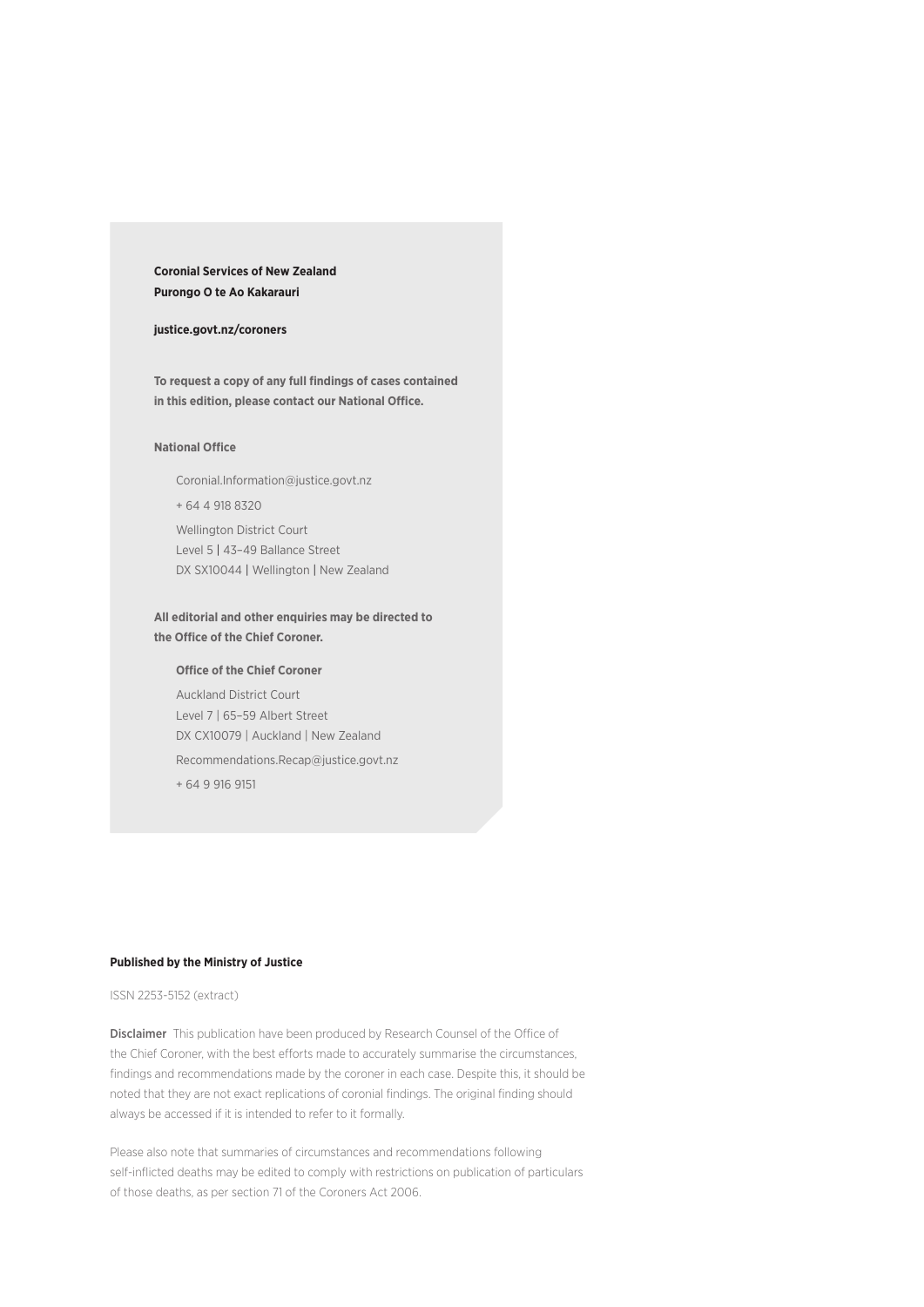## Case study butane

VOLATILE SUBSTANCE ABUSE – BUTANE-BASED SUBSTANCES

In all cases where method is known, the abused substance was a common household product

### Butane-related deaths at a glance AS AT 31/8/2012

There have been  $6\overline{3}$  cases of deaths relating to the recreational inhalation of butane-based substances between 2000 and 2012

### 55 of the 63 deceased were **under 24 years old**

- • 24 of the deceased were under 17 years old
- The youngest deceased was a 12 year old male. The oldest deceased was a 76 year old male. However the second-oldest deceased was only 32 years old.
- • Overall, the number of deaths peaked among 14 year old males (6 deaths) and 19 year old males (8 deaths). The peak age for females was 16 years old (4 deaths).

### 49 of the 63 deceased were male

Māori had the highest number of deaths of any ethnic group. 30 of the 63 deceased were of Maori ethnicity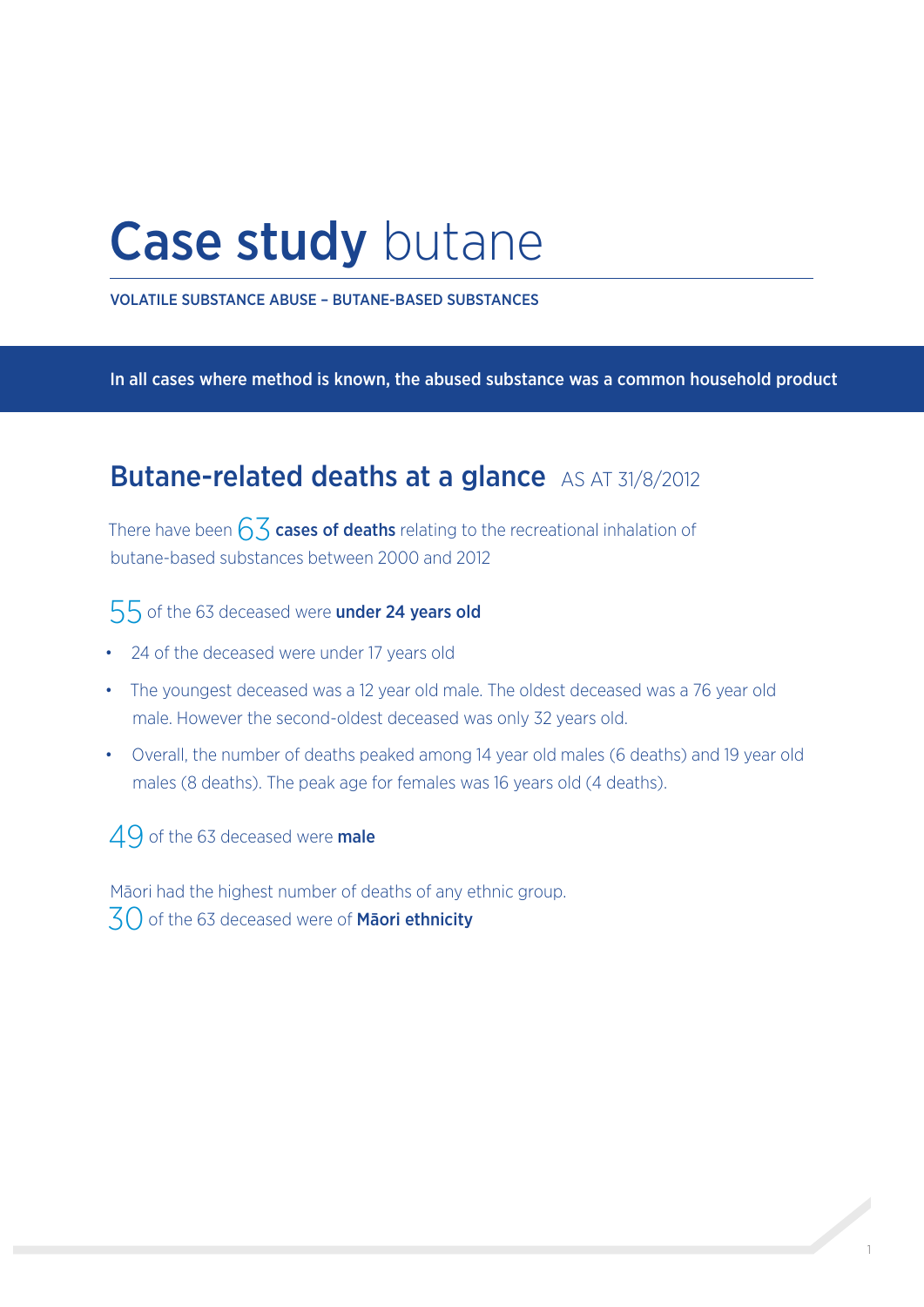### Butane-related deaths (2000–12)

|      | Year of death No. of deaths |
|------|-----------------------------|
| 2000 | 4                           |
| 2001 | 4                           |
| 2002 | $\overline{2}$              |
| 2003 | 8                           |
| 2004 | 7                           |
| 2005 | 3                           |
| 2006 | 6                           |
| 2007 | 6                           |
| 2008 | $\overline{7}$              |
| 2009 | 4                           |
| 2010 | 7                           |
| 2011 | 3                           |
| 2012 | $2^*$                       |

\*2012 data is incomplete



For ease of reference, the gender/age graph does not include the outlier of the oldest death - a 76 year old.

Annual data is by calendar year. Information on coronial cases was captured differently under the Coroners Act 1988 and Coroners Act 2006 regimes (the latter came into force 1/7/2007). Data may contain omissions. This data includes those deaths resulting from abuse of butane-based substances only. It does not cover deaths caused by abuse of all volatile substances.



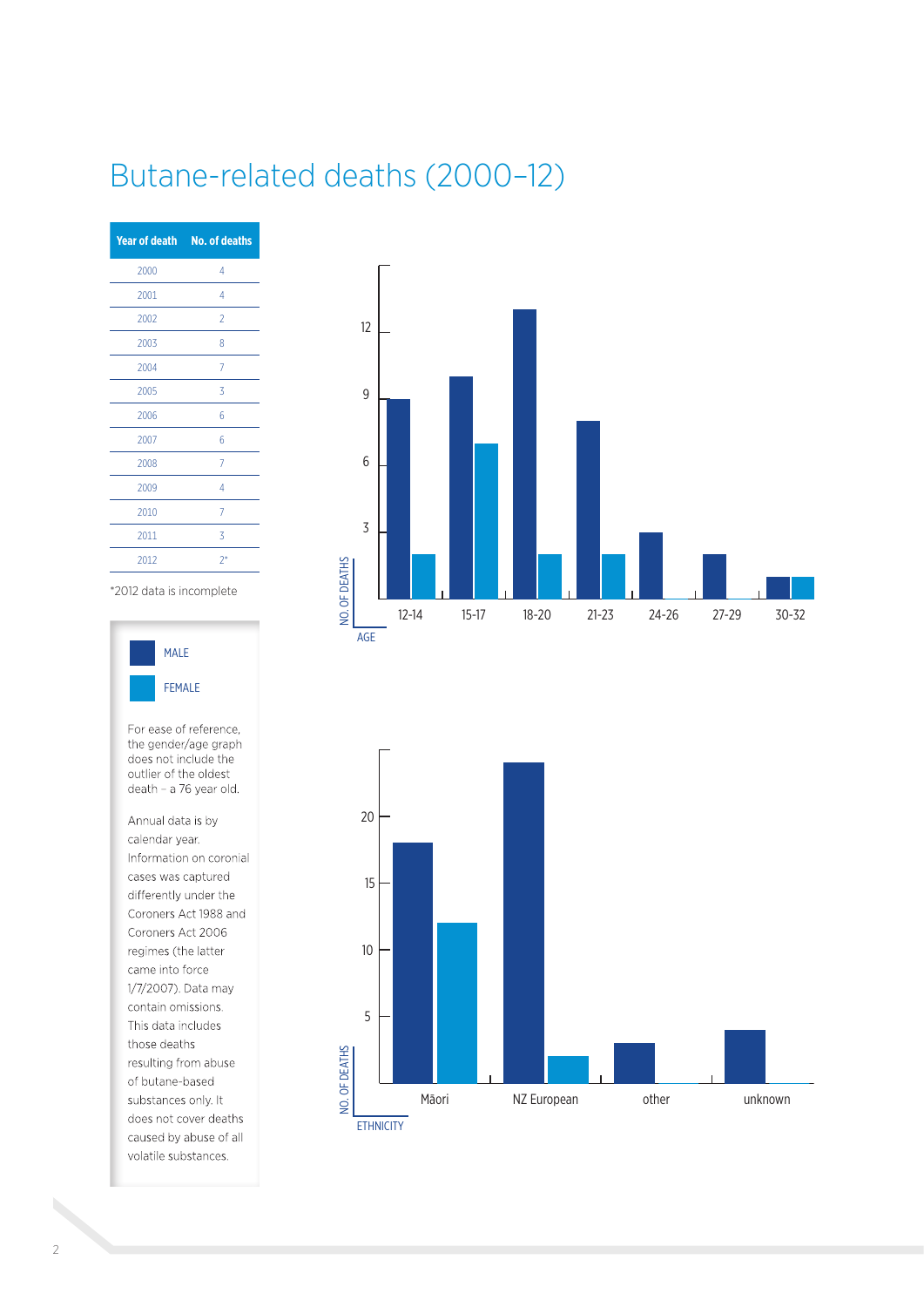### The issues

Volatile substance abuse (or VSA) is the intentional use of aerosols, solvents and gases for deliberate intoxication. While there are a large variety of products that are abused, this case study is focused only on deaths that result from the abuse of butane-based substances. VSA, including butane inhalation has been an issue in New Zealand for a number of years, particularly among youth. Although there is a lack of New Zealand data about the prevalence of VSA in New Zealand and whether or not it is an increasing trend, coronial data demonstrates the cost of this dangerous practice.

Death from VSA can be random, meaning users can die from their first, fiftieth or hundredth use. It is impossible to guarantee safe use. Moreover, the risk of sudden death does not vanish immediately on cessation of inhalation, instead it persists for several hours.

Based on calls to the National Poisons Centre (NPC) the most commonly abused products in New Zealand are those containing propane and butane or butane alone. Data obtained from NPC indicates that the peak age of inhalant abuse is about 13–15 years, with the frequency of use declining by 17–19 years. Calls to NPC relating to exposure to inhalants have remained relatively constant since 2003.

The difficulty faced by those seeking to control VSA is that most of the commonly abused substances in New Zealand are everyday household products and therefore simply making these products illegal is not practical. Further, many of the substances that are being abused have been found to be readily available to young people from local retail shops.

VSA is extremely complex in nature due to the substances involved, the availability of the products and the culture surrounding abuse. Due to this complexity, the need for an inter-agency approach has been advocated. Multiple areas of intervention and prevention have been identified including regulation, education, research, support of vulnerable young people, individual and community health and family and socio-economic issues.

Coroners have made a number of recommendations and comments relating to butane-deaths over the past decade. Several coroners have expressed concerns regarding the availability of abused substances from retailers and have commented on the need for regulation and strategies to address this problem. Other recommendations have discussed the need for a national education campaign and increased publicity to improve knowledge about the risks of VSA and to help curb this dangerous practice. As can be seen below, coroners in Australia have made similar recommendations in recent years.

For more information on these issues and prevention strategies please see *Responses to volatile substance abuse in New Zealand: Review of the current evidence* (May 2007), New Zealand Drug Foundation. This paper can be accessed at [drugfoundation.org.nz/evidence-review/Volatile-substances](http://drugfoundation.org.nz/evidence-review/Volatile-substances)

### The media and volatile substance abuse

The reporting of all volatile substance abuse is recognised as being of a highly sensitive nature. Reporting has the potential to assist in the reduction of abuse, or conversely increase the incidence by promoting use and the availability of products that may be used. Although there are no inhalant specific media guidelines, the following considerations based on those expressed by the 1985 Senate Select Committee on Volatile Fumes in Canberra, Australia may be a useful quide:

- The products subject to abuse should not be named and the methods used should not be described or depicted.
- Reports of inhalant abuse should be factual and not sensationalised or glamourised.
- The causes of volatile substance abuse are complex and varied. Reporting on deaths should not be superficial.
- Stories should include local contact details for further information or support.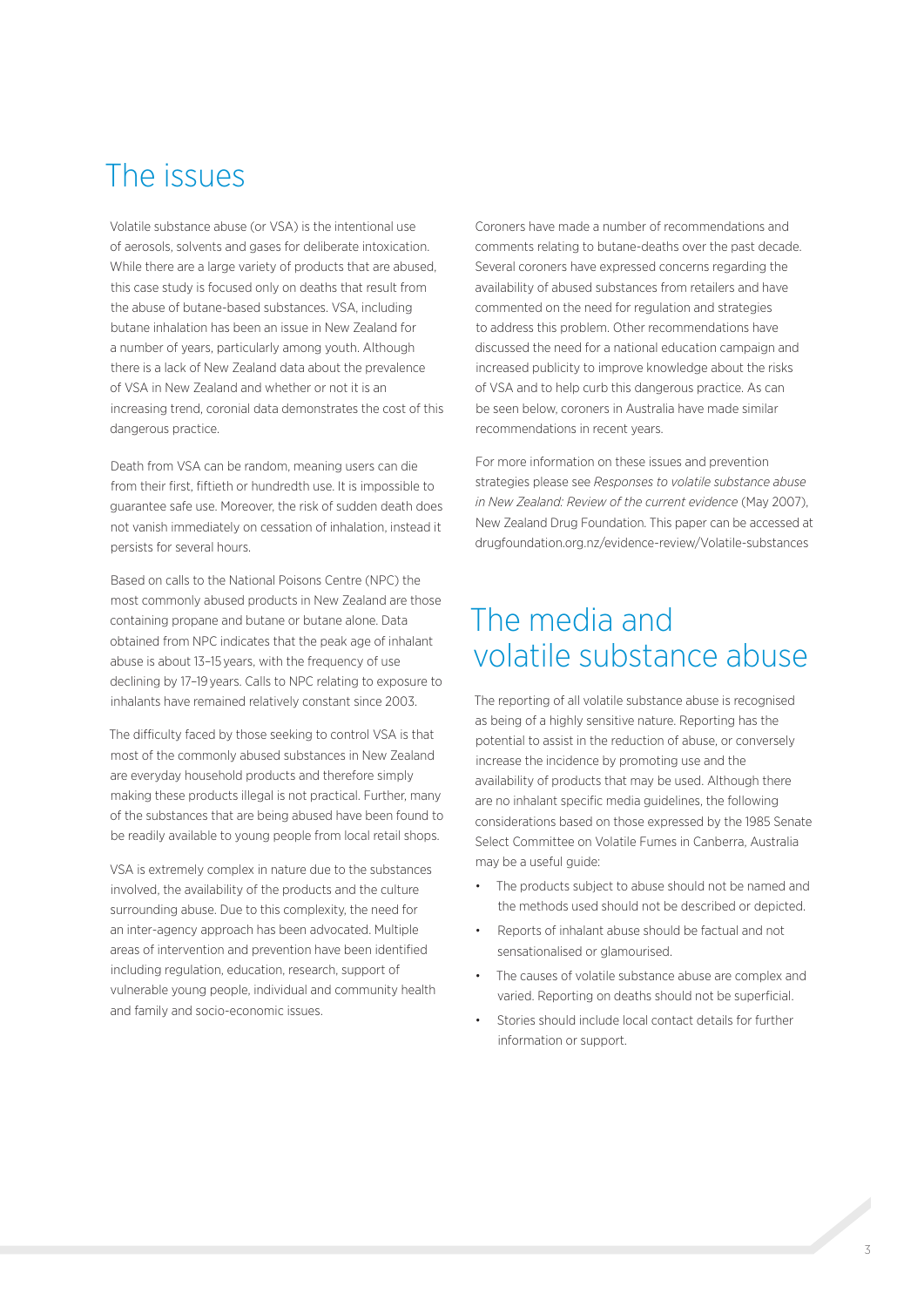### The law

The use of legislation to restrict the sales of volatile substances is an intervention approach adopted in some jurisdictions. Based on the experiences of other jurisdictions, the benefits and success of this approach remains equivocal.

### Relevant New Zealand legislation

As stated above it is not illegal to possess the vast majority of substances containing butane and there is little legislation prescribing sale and supply of these products in New Zealand. Nevertheless, the following legislation may be relevant.

### Policing Act 2008, section 36

Police may detain an intoxicated person (including those under the influence of inhalants) found in a public place for the purposes of detoxification if they believe detaining them will prevent harm to themselves or others.

### Child, Young Persons, and their Families Act 1989, section 48

Where a child is found unaccompanied by a parent or guardian in a situation where their physical or mental health may be at risk, police may deliver the child to custody of their parent or guardian with the consent of the child.

### Summary Offences Act 1981, section 14B

Makes it an offence for retailers to sell sprays-cans to under 18 year olds and requires that spray-cans are only accessible by retail staff. Note that the intention of this provision was to reduce graffiti rather than being related to inhalant abuse and it only covers spray cans that contain 'paint, dye, ink, or some other pigment'. Nevertheless the provision does give retailers the right to refuse supply in those specific circumstances.

### Other jurisdictions

In other jurisdictions, legislation has been introduced to prevent the sale of commonly abused inhalants to young people.

### United Kingdom (UK)

### The Cigarette Lighter Refill (Safety) Regulations 1999

These regulations make it an offence to supply any cigarette lighter refill canister containing butane or a substance with butane as a constituent part, to any person under the age of 18 years. The maximum penalty for a breach of the regulations is a six-month prison sentence, a fine of £5,000 or both.

#### Intoxicating Substances (Supply) Act 1985

Under this act it is illegal for a person to sell or supply a substance to anyone believed to be under the age of 18 or anyone acting on behalf of someone under that age, if he or she has reasonable cause to believe that the substance may be inhaled for the purpose of intoxication. The statute does not make it an offence, however, to purchase and subsequently abuse solvents and other volatile substances. The Act is applicable in England, Wales and Northern Ireland.

### Scottish Common Law

The supply or sale of solvents or volatile substances to any person, knowing that these substances will be abused has been held to constitute criminal conduct. Courts have imposed fines of up to £12,000 and prison sentences of two years.

#### Australia

It is an offence in Queensland, Western Australia, Victoria, South Australia, New South Wales and the Northern Territory to knowingly supply an inhalant to a person for the purpose of intentional inhalation:

- Queensland section 23 of the Summary Offences Act 2005
- Western Australia section 206 of the Criminal Code Act 1913
- Victoria sections 57 and 58 of the Drugs, Poisons and Controlled Substances Act 1981
- South Australia section 19 of the Controlled Substances Act 1984
- New South Wales section 10D of the Summary Offences Act 1988 (refers only to storage of spray paint)
- Northern Territory section 52 of the Volatile Substance Abuse Prevention Act 2005, section 49 regarding management areas.

### Voluntary supply reduction strategies

A number of voluntary approaches to sales restrictions on volatile substances have also been undertaken across jurisdictions. Voluntary codes of conduct and retailer education have been used in the Northern Territory, Queensland, Western Australia, Victoria and the UK.

In 2008, the New Zealand Drug Foundation also created a guide for retailers on managing the sale of volatile substances – accessible at [volatilesubstances.org.nz](http://volatilesubstances.org.nz/)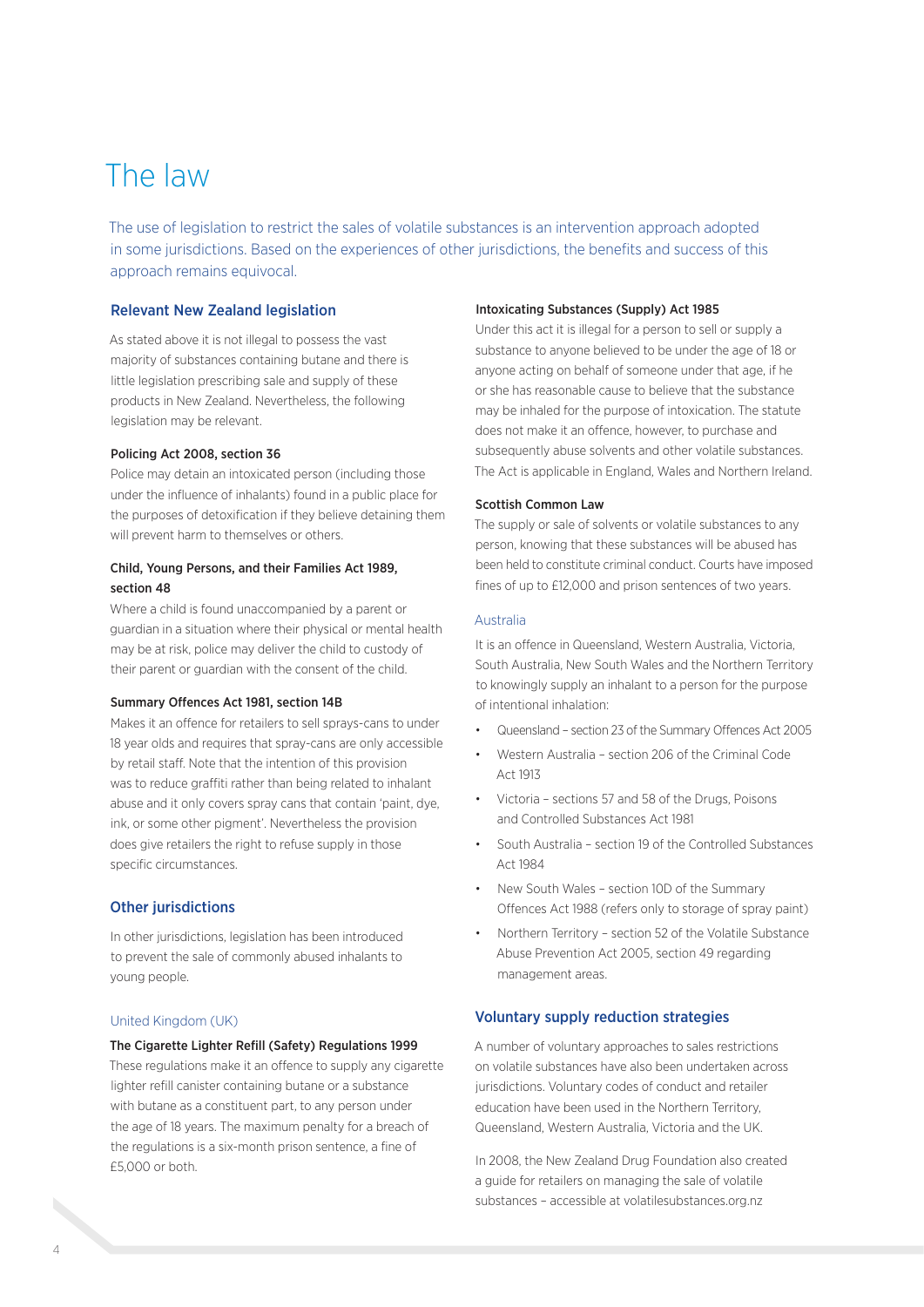### For help or support

### DrugHelp [drughelp.org.nz](http://drughelp.org.nz/)

[A New Zealand website for people looking for help with](http://drughelp.org.nz/)  [their own or someone else's drug use. Based around stories](http://drughelp.org.nz/)  [of people personally affected by drug use, this website](http://drughelp.org.nz/)  [provides high quality, objective information on drug use.](http://drughelp.org.nz/) 

### [Poisons Centre](http://www.poisons.co.nz/) poisons.co.nz

[You can contact New Zealand's Poison and Hazardous](http://www.poisons.co.nz/)  [Chemicals Information Centre toll free for advice at](http://www.poisons.co.nz/)  [0800 POISON \(764 766\). Lines are open 24 hours](http://www.poisons.co.nz/)  [a day, every day. In case of poisoning or inhalation](http://www.poisons.co.nz/)  [\(intentional or not\) call immediately.](http://www.poisons.co.nz/)

### [Alcohol Drug Helpline](http://www.adanz.org.nz/Helpline/home) www.adanz.org.nz

[Provides free and confidential support for anyone concerned](http://www.adanz.org.nz/Helpline/home)  [about their own or someone else's alcohol or drug use.](http://www.adanz.org.nz/Helpline/home)  [Experienced counsellors are available to provide confidential](http://www.adanz.org.nz/Helpline/home)  [and non-judgmental help when you need it and can](http://www.adanz.org.nz/Helpline/home)  [also refer you to a local treatment provider. The helpline](http://www.adanz.org.nz/Helpline/home)  [\(0800 787 797\) is open from 10am–10pm, every day.](http://www.adanz.org.nz/Helpline/home)

### Youthline [youthline.co.nz](http://www.youthline.co.nz/)

[There are a number of ways you can access Youthline's](http://www.youthline.co.nz/)  [helpline services:](http://www.youthline.co.nz/)

- • 0800 37 66 33
- free txt 234
- talk@youthline.co.nz
- [youth info and forum at urge.co.nz](http://urge.co.nz/)

### Lifeline [www.lifeline.org.nz](http://www.lifeline.org.nz/)

[Confidential 24 hour counselling at 0800 543 354. Lifeline](http://www.lifeline.org.nz/)  [also has user-focused services such as Kidsline for kids](http://www.lifeline.org.nz/)  [aged under 15 and Chinese Lifeline for Mandarin and](http://www.lifeline.org.nz/)  [Cantonese speakers.](http://www.lifeline.org.nz/)

### In an emergency, call 111.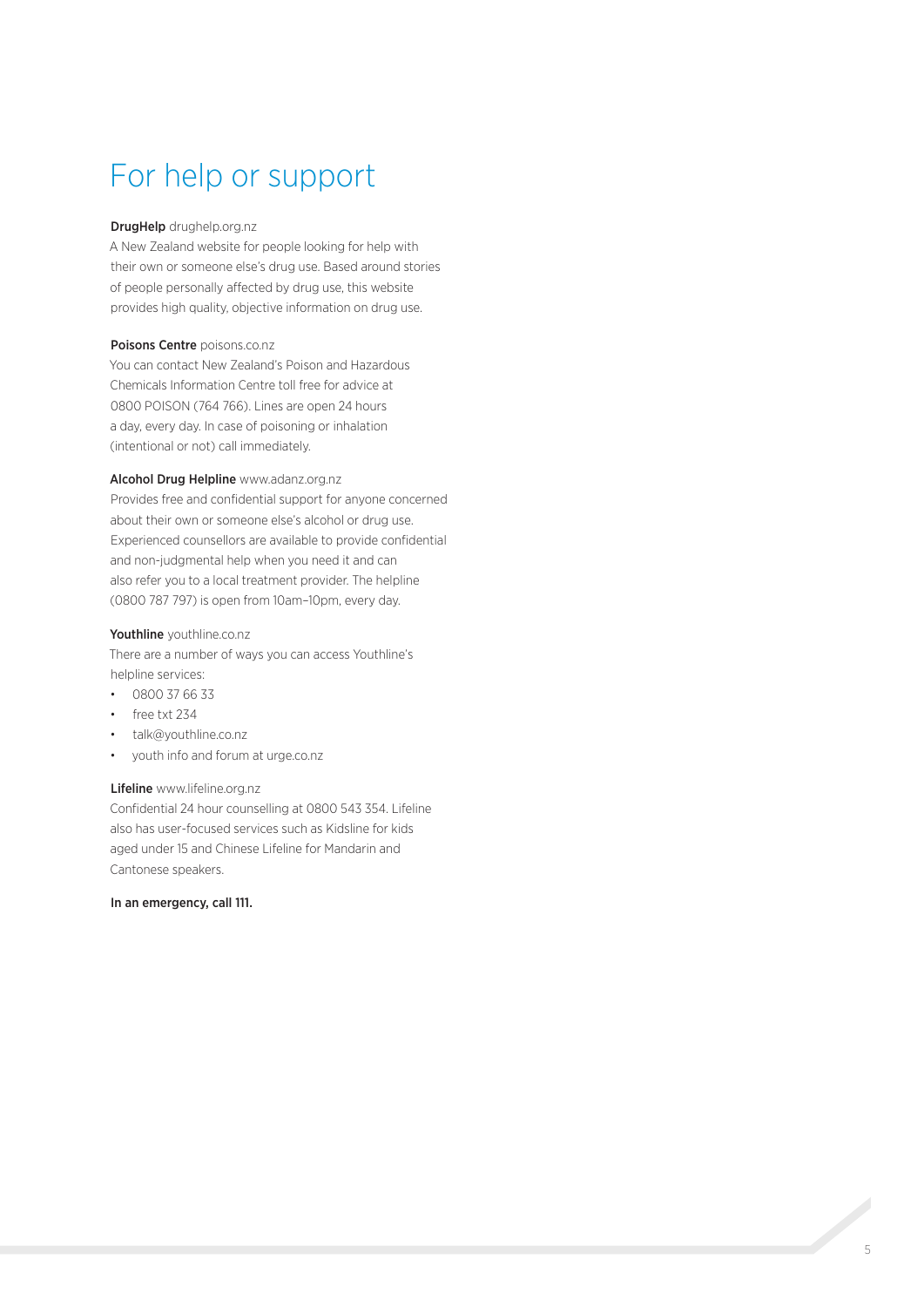### Relevant recommendations from this issue

### CASE NUMBER

### CSU-2010-WGN-000478/2012 NZCorC 6

### DATE OF FINDING 20 March 2011

### **CIRCUMSTANCES**

The deceased, a 16 year old male, was found lying face-down on the riverbank of Black Creek at the end of Fullerton Grove, Wainuiomata. The cause of his death was found to be butane toxicity, self-ingested, but not with the intention of ending his life.

The deceased had a history of drug abuse and it was estimated by a friend that in the period immediately prior to his death, he was consuming approximately a can of butane gas every day.

Although the court was unable to know the exact chain of events that preceded and led to this death, the deceased's faculties were undoubtedly adversely affected by the abuse of butane. After huffing butane, the deceased collapsed or lost his balance, has fallen forwards and remained lying where he fell. A butane gas can was found lying by his body. It is likely that his collapse or fall was associated with a cardiac arrhythmic event or a reflex cardiac arrest. As stated by Dr White, cardiac dysrhythmias leading to cardiac or cardiorespiratory arrest are presumed to cause most deaths.

### COMMENTS AND RECOMMENDATIONS

The Coroner commented that, based on the number of deaths due to butane-toxicity that coroners deal with, 'clearly, inhalation of butane resulting in death remains a serious problem'.

The Coroner recommended to the Chief Executive of Ministry of Youth Affairs that the government take a fresh look at supply reduction strategies and the policing of volatile substance abuse in the light of the evidence contained in these findings.

#### Response from Ministry of Social Development

The Ministry of Social development provided the following response to the Coroner's recommendation directed to the Ministry of Youth Development:

As from 1 July 2011, the Ministry of Youth Development (MYD) was integrated into the newly formed Youth Policy Group under the Deputy Chief Executive responsible for policy in the Ministry of Social Development. The Youth Policy Group is made up of MYF (comprising funding, youth engagement and regional teams focussed on achieving active youth citizenship outcomes, a youth justice policy team, and a youth employment and education policy team.

Given this, and with respect to the Coroner, this recommendation largely falls outside of MYD's responsibility, and would be more usefully addressed to other agencies.

However, the Coroner's recommendation is timely. While this young man's death was not found to be suicide, the issue of young people's access to toxic substances is likely to be raised in the current review of the Suicide Prevention Action Plan that is being led by the Ministry of Health. It is also one of the topics currently on the Child and Youth Mortality Review Committee's agenda.

The Youth Policy Group, Ministry of Social Development, along with other agencies, is involved with both of these discussions.

This young man's death is not simply about solvent abuse. It raises questions about wider issues relating to the way we support our young people; how we help them get through tough times and how we make sure they get on the path to a positive future.

This is a joint responsibility across government and the encouraging thing is that a lot is happening in this space at the moment.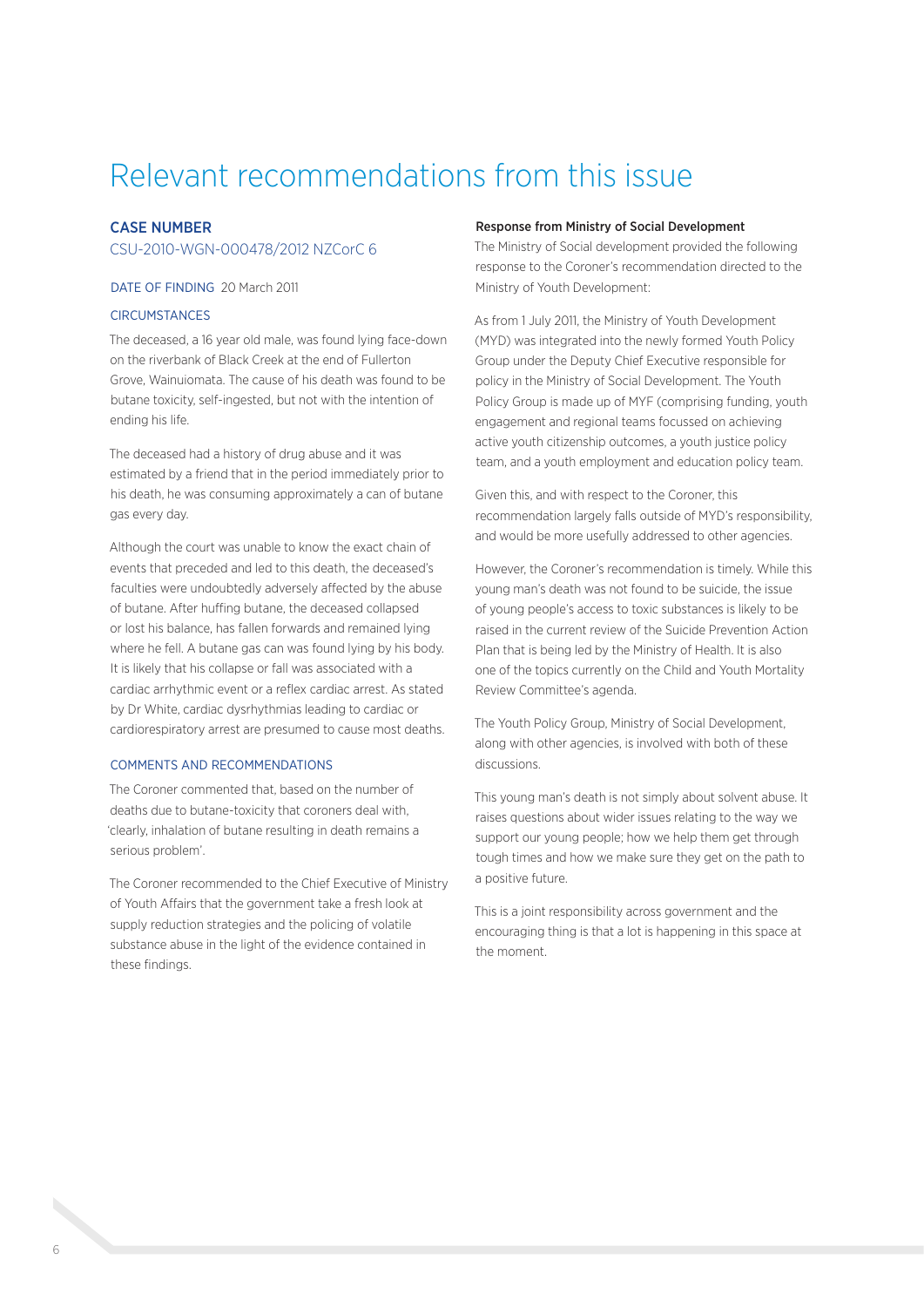### IN BRIEF Other recommendations or comments made by coroners concerning butane-related deaths

### CASE NUMBERS

Three inquests held under the Coroners Act 1988:

- 1. Inquest held 18 November 2004, Christchurch
- 2. Inquest held 8 September 2004, Christchurch
- 3. Inquest held 8 September 2004, Christchurch

### CASE SUMMARIES

- 1. The deceased, a 14 year old boy, died after inhaling butane. His death was caused by a combination of cardiac arrhythmia related to butane inhalation. The deceased was involved with the Police Pan Pacific Youth Project and Child Youth and Family Services.
- 2. The deceased was 18 years old and died from the effects of butane inhalation.
- 3. The deceased was 16 years old and died after inhaling butane at a party.

### COMMENTS AND RECOMMENDATIONS

In all three cases listed above, the Coroner recommended that the findings be referred to the Ministry of Youth Affairs, Ministry of Health and Ministry of Education in relation to their consideration of strategies and programmes designed to deal with solvent abuse among young people. The Coroner commented that these cases highlight the issue of the ready availability through retail outlets of propellants that are susceptible to abuse particularly by young people.

In the first case the Coroner also raised the issue of the size of warning labels on the product used by the deceased and whether the requirements as to the size of the warning be substantially increased. He further recommended that Child, Youth and Family (CYF) and the Police Pan-Pacific Youth Project better formalise lines of communication on issues of relevance affecting people in the care of CYF.

### CASE NUMBER

Under Coroners Act 1988 – Joint inquest into six deaths resulting from substance abuse, 6 September 2004, Wellington.

### **CIRCUMSTANCES**

This was a joint inquest into the deaths of six, otherwise unrelated, young people who died from the effects of butane inhalation. The deceased were aged 15, 15, 17, 21, 22, and 27. The deceased were a combination of occasional and regular butane abusers.

### COMMENTS AND RECOMMENDATIONS

The Coroner made a number of recommendations addressed to the Minister of Health and the Chair of the Ministerial Committee on Drug Policy, Hon Jim Anderton MP:

- That government institute a national public education campaign to prevent the use of illicit drugs by children and young persons and to educate them and their parents/caregivers of the dangers involved.
- That the primary goal of the government's new National Drug Policy be focused on prevention and that specialist substance abuse services be established throughout the country to cater to the needs of children and young people with drug-related problems. The Coroner further recommended improved access to primary health care relating to drug-related problems and stronger partnerships between drug treatment services and mental health services.
- That training be provided for teachers, school counsellors, health-care workers and associated professionals in all forms of substance abuse and the recognition, treatment and management of drug problems.
- That the National Drug Education Programme in schools be delivered by people with relevant special training and experience; that the primary teaching principle should be prevention of the uptake of harmful drug use; and that the needs of such specialist agencies as WellTrust for adequate funding be addressed with urgency.
- That government develops a national, community-based programme for parents, caregivers and young people designed to improve knowledge at community/family/ individual level of all aspects of normal childhood and adolescent development, developmental problems in the areas of physical, mental and sexual health, the dangers to health of all drug abuse and the availability of facilities and services for help.
- In the case of Māori youth (as recommended by the Parliamentary Health Committee Inquiry Report into the Mental Health Effects of Cannabis and endorsed by this court), the further development of a 'holistic, community-based strategy using iwi, education, health and justice linkages to confront [drug] and cannabis use at every level of the community'.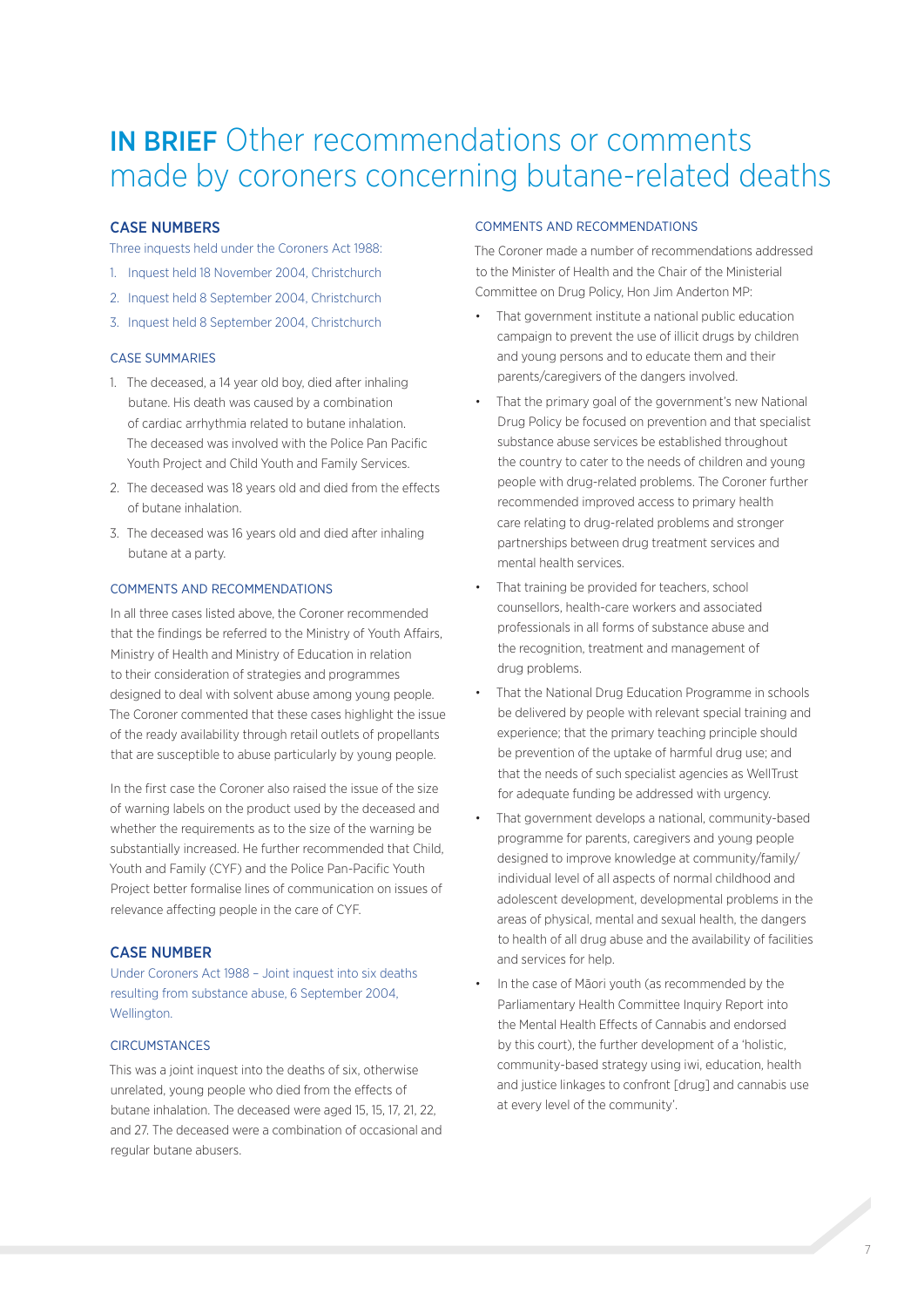### CASE NUMBER

Under Coroners Act 1988, inquest held 16 May 2005, Nelson District Court

### **CIRCUMSTANCES**

The deceased was 19 years old and was known to inhale butane gas. Inhaling butane caused sudden decrease in cardiac output leading to cardiac arrest. The retail store, where the deceased and his friend purchased the butane products has since voluntarily removed butane gas from the shelves. It can now only be purchased on request and on producing identification confirming an age of 16 years.

### COMMENTS AND RECOMMENDATIONS

The Coroner recommended that steps be taken to regulate the sale of products such as butane gas and other substance abuse materials, such as containing the product behind a closed counter and it only being able to be sold to the public on production of identification of a minimum age of 18 years.

### CASE NUMBER

CSU-2008-DUN-000290

### **CIRCUMSTANCES**

The deceased was a 22 year old beneficiary with a history of drug abuse. He had been using butane on a daily basis for several months. He died from butane intoxication.

### COMMENTS AND RECOMMENDATIONS

The Coroner referred the fact that the inhalant product used by the deceased was sold without a health warning to the Ministry of Consumer Affairs and Ministry of Health with a request that an obligation to include a health warning, as to the dangers of inhaling, become mandatory.

### CASE NUMBER

CSU-2008-ROT-000268

### **CIRCUMSTANCES**

The deceased, a 14 year old boy, died after inhaling butane. His death was due to positional asphyxia associated with butane inhalation.

### COMMENTS AND RECOMMENDATIONS

The Coroner referred the findings to the Ministry of Youth Affairs, Ministry of Health and Ministry of Education for consideration in respect of their strategies and programmes designed to deal with solvent abuse amongst young people. He commented that one of the strategies should be to prevent ready access by young people to solvents.

### CASE NUMBER CSU-2008-DUN-000505

#### **CIRCUMSTANCES**

The deceased, a 19 year old, died after inhaling butane. He died of respiratory failure due to inhalation of a toxic solvent.

#### COMMENTS AND RECOMMENDATIONS

The Coroner recommended that the Ministry of Health establish or enhance an education programme drawing to public attention the dangers of sniffing or inhaling ('huffing') toxic products that are not designed or intended for inhalation.

### CASE NUMBER

CSU-2010-DUN-000057

### **CIRCUMSTANCES**

The deceased, a 21 year old student, died at her home, the cause of her death being acute cardio-respiratory failure due to poison by inhalation of butane.

### COMMENTS AND RECOMMENDATIONS

The Coroner referred to comments from Dr Michael Beasley of the New Zealand National Poison Centre that inhalant abuse is a persisting problem in New Zealand and is an extremely dangerous practice. Dr Beasley recommended continued education and other preventive measures are essential to help curb this practice.

The Coroner recommended that a copy of the finding be forwarded to the Medical Officer of Health with a request that further publicity be given to the dangers of inhalant abuse.

### CASE NUMBER CSU-2010-DUN-000431

### **CIRCUMSTANCES**

The deceased, a 17 year old, was inhaling butane while being driven around by a friend when he passed out. The cause of his death were the effects of butane inhalation.

### COMMENTS AND RECOMMENDATIONS

The Coroner recommended that a copy of the finding be forwarded to Ministry of Health so that further publicity be created in relation to the dangers of the inhalation of substances not designed for the purposes of inhalation.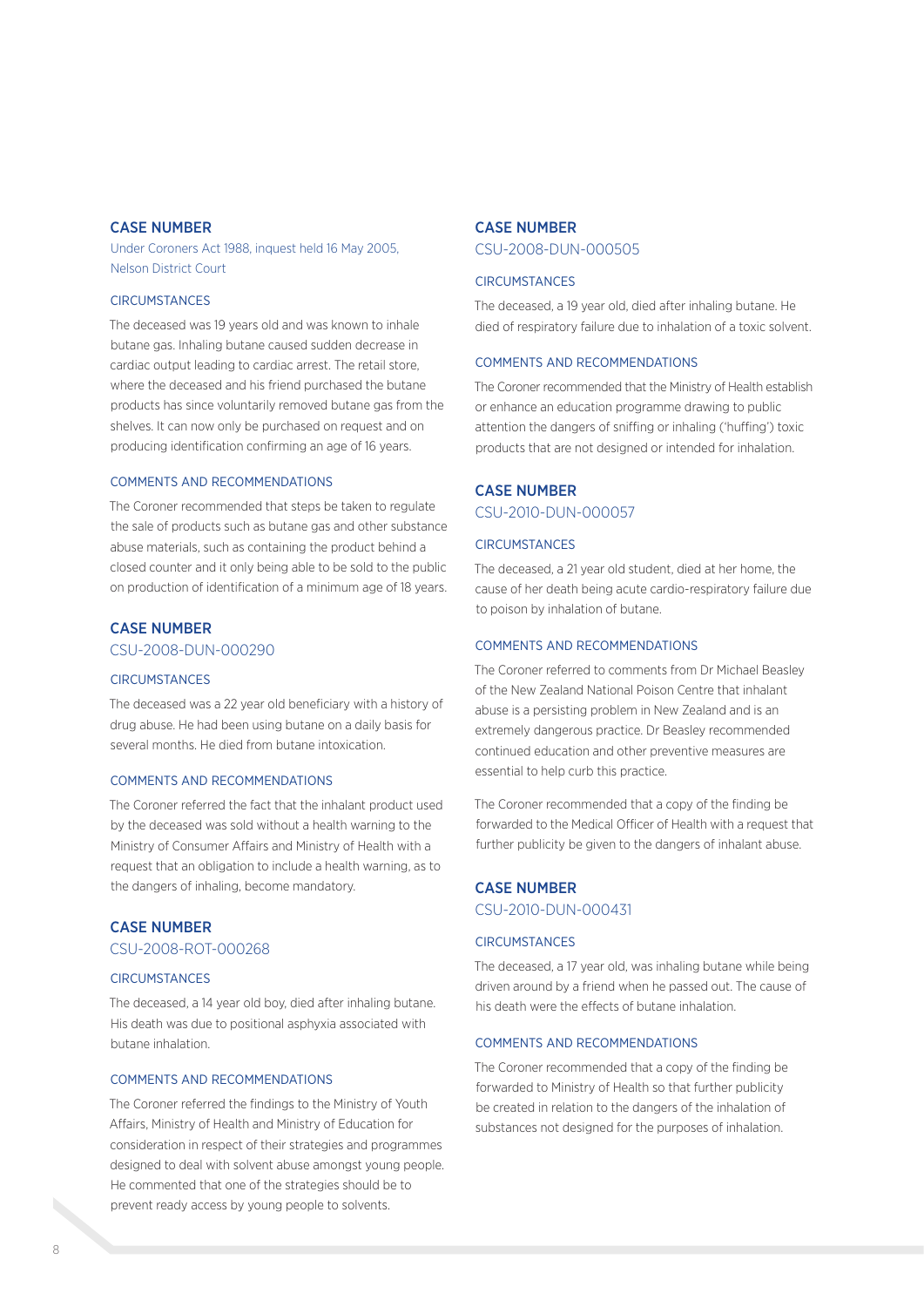### Australian coroners' recommendations concerning butane-related deaths

Recommendations by coroners in other jurisdictions may be a useful guide as to how issues surrounding VSA have been addressed outside New Zealand.

### CASE NUMBER

### 2236/02 – Coroners Court of Victoria

DATE OF FINDING 28 April 2004

### **CIRCUMSTANCES**

The deceased, aged 13, inhaled butane with a friend that had been purchased from a local discount shop and collapsed shortly after. The cause of his death was described as volatile substances abuse (butane).

### COMMENTS AND RECOMMENDATIONS

The Coroner recommended that consideration be given to prohibiting or restricting the sale of volatile substances, in particular cans of lighter fluid, to minors in the same way that the sale of alcohol and tobacco is restricted.

The Coroner also recommended that consideration be given to placing warnings on cans of lighter fluid and other volatile substances, that the inhalation of the fumes can cause death after either occasional or regular use and that it can also cause brain damage, fits and fainting.

These recommendations were endorsed in case number 3608/04 at the Coroners Court of Victoria on 20 June 2005.

### CASE NUMBER

5571/08 – Coroners Court of Victoria

DATE OF FINDING 29 April 2011

### **CIRCUMSTANCES**

The deceased, aged 30, died after inhaling butane. He had other untreated drug dependence issues. His cause of death was butane toxicity.

#### COMMENTS AND RECOMMENDATIONS

The Coroners Prevention Unit was requested to review previous butane-inhalant related deaths to assist in the consideration of prevention strategies. Based on this research, the Coroner made in-depth comments relating to retailer education, product modification, health worker education and relevant legislation. A summary of these comments is below:

Retailer education is a widely used strategy for reducing incidence of inhalant abuse. The Coroner identified the following important aspects of retailer's conduct to reduce abuse and restrict access:

Retailers need to understand their legislative obligation not to sell inhalants to those that might abuse them.

Inhalants should not be displayed openly and should be stored where customers must ask for them.

Strategies are needed to be in place to refuse sale of inhalants to suspected abusers.

In order to effectively educate retailers the Coroner recommended a multi-pronged approach including the following: working with retail traders associations and other relevant bodies on a ongoing basis to identify relevant businesses selling inhalants and distribute education materials to them; that a database of retailers be maintained so that they can reminded of their legal obligations with regard to selling inhalants; that there is engagement with local community groups and workers to work with retailers and identify those where abusers are obtaining inhalants; that an annual audit process is implemented whereby compliance with the retailer code of conduct can be measured.

The Victorian Department of Human Services developed a suite of resources titled Responsible Sale of Solvents – A Retailer's Kit in 2002 which addressed retailers obligations under the Drugs, Poisons and Controlled Substances Act 1981 (Vic), as well as strategies for how to store solvents in shops, how to refuse a sale to a probable substance abuser, and so on. The Coroner made a recommendation that the Department of Health review the contents of this kit to ensure it is up-to-date and that it develops a process to distribute it proactively. The kit can be found here www.health.vic.gov.au/aod/pubs/solvents.htm

The Coroner stated that modifying products so that concentration and inhalation of butane is made more difficult or more unpleasant, is often discussed as a strategy for reducing incidence of inhalant abuse. The Coroner commented that there are currently no modifications to butane lighter refill cans that are realistically able to be implemented and that are supported by current evidence as being effective and deterring abusers. Concerns were also expressed that with so many different products that can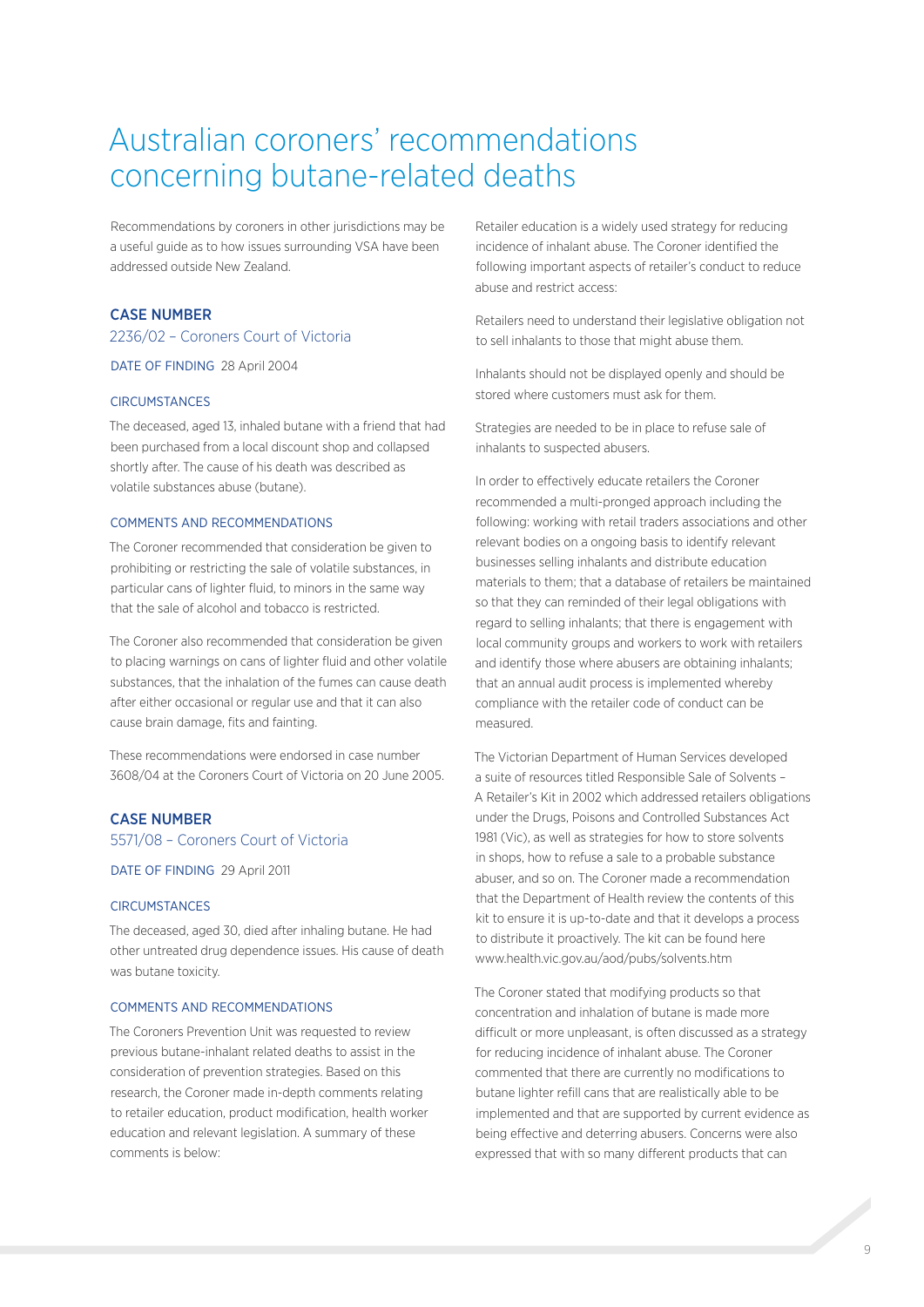be abused through inhalation, when any particular product is targeted for modification, abusers can simply substitute another product. The Coroner commented that the Department of Health should be encouraged to commission research in the area of product modification and substitution.

The Coroner commented on the use of health worker education and harm reduction strategies, such as providing instruction on the safest manner to inhale butane and what to do in the case of an overdose. While this is advocated by some experts, others warned that care must be taken to only target those people already using inhalants and not current non-users. The Coroner commented that the Department of Health should consider developing a professional education resource for youth workers, health workers, drug and alcohol workers, child protection workers and others who have contact with inhalant abusers, to ensure they are familiar with current best practice in managing inhalant abuser risks.

The Coroner also commented on the legislative regime surrounding restricting access to butane. She referred to the fact that in the UK, the sale of butane lighter refills

is restricted to those aged 18 years and over. She further commented that a similar law was recently proposed and debated in Western Australia and that in some Australian states age-based bans for other products (such as spray cans) have been introduced.

The Coroner commented that available evidence and expert opinion is divided on whether using legislative changes to further regulate the sale of butane and propane to those aged under 18 years should be canvassed in Victoria. Research findings, particularly from the UK, suggest that restricting access might not cause a lasting reduction in deaths. Additionally, inhalant users can simply shift to other products that are not regulated or are less well regulated. The Coroner commented that the Department of Health should consider meeting with inhalant abuse experts to explore whether there is an evidence base and rationale for banning butane sales to people aged under 18 years in Victoria, as has been done already with some other products (such as spray cans) interstate.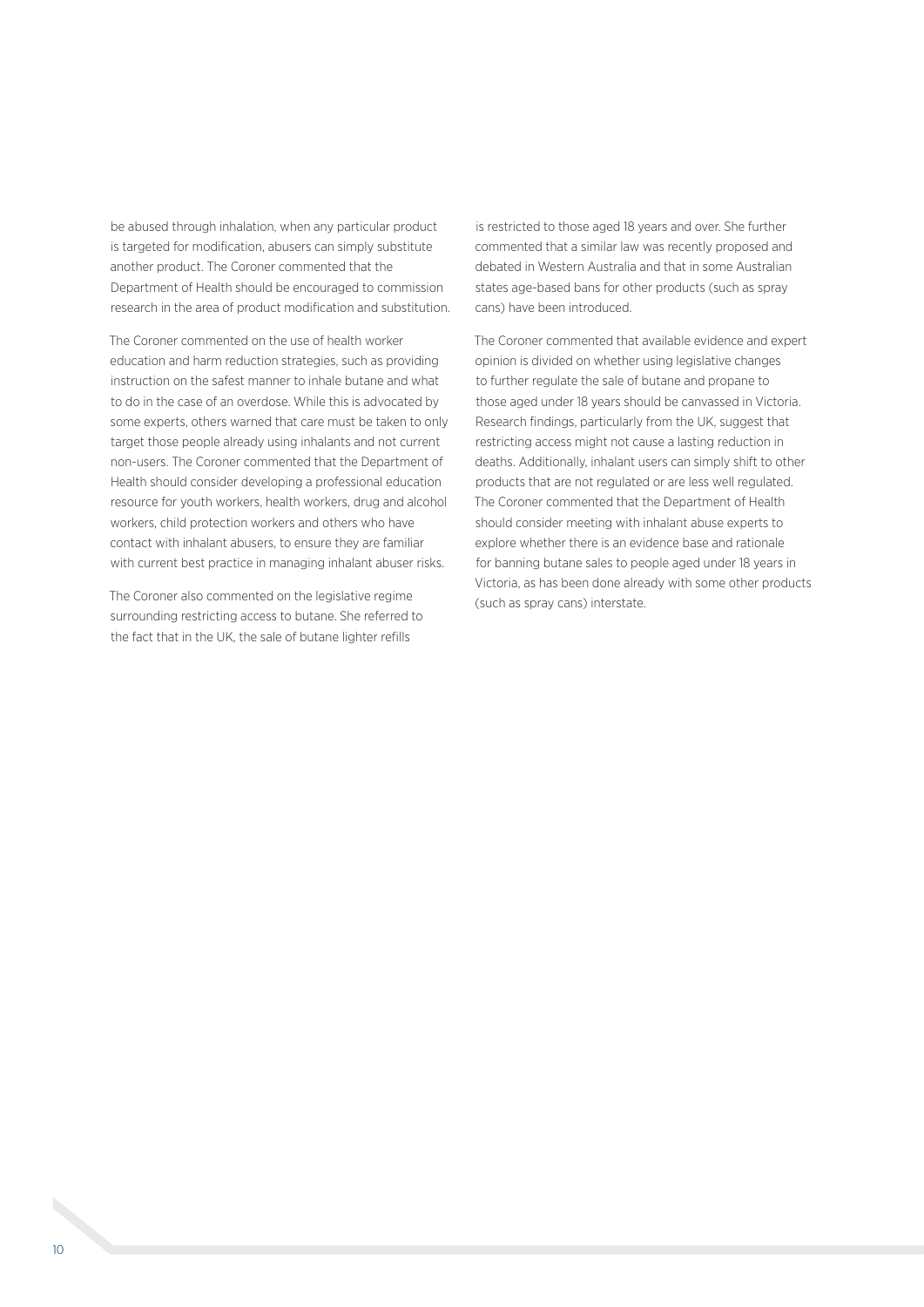## Acronym glossary

| <b>Acronyms used in this Recommendations Recap</b> |                                                                                   |
|----------------------------------------------------|-----------------------------------------------------------------------------------|
| <b>ACC</b>                                         | <b>Accident Compensation Corporation</b>                                          |
| <b>ACRP</b>                                        | <b>Auckland Central Remand Prison</b>                                             |
| <b>ARWCF</b>                                       | Auckland Regional Women's Corrections Facility                                    |
| <b>CARM</b>                                        | Centre for Adverse Reactions Monitoring                                           |
| <b>CCCA</b>                                        | <b>Climate Control Companies Association</b>                                      |
| <b>CCTV</b>                                        | Closed-circuit television                                                         |
| (H)CFC                                             | chlorofluorocarbon (Hydrochlorofluorocarbons)                                     |
| CT scan                                            | aka CAT scan                                                                      |
| <b>CYF</b>                                         | Child, Youth and Family                                                           |
| <b>CYMRC</b>                                       | Child and Youth Mortality Review Committee                                        |
| <b>DHB</b>                                         | district health board                                                             |
| <b>CMDHB</b>                                       | Counties Manukau District Health Board                                            |
| <b>NMDHB</b>                                       | Nelson Marlborough District Health Board                                          |
| <b>SDHB</b>                                        | Southern District Health Board                                                    |
| Dol                                                | Department of Labour (now Ministry of Business, Innovation and Employment)        |
| <b>ECG</b>                                         | echocardiogram                                                                    |
| <b>EPS</b>                                         | <b>Emergency Psychiatric Services</b>                                             |
| <b>FMC</b>                                         | Federated Mountain Clubs (of New Zealand)                                         |
| GP                                                 | General practitioner                                                              |
| <b>HDC</b>                                         | <b>Health and Disability Commissioner</b>                                         |
| HVAC+R                                             | heating, ventilation, and air conditioning + refrigeration                        |
| <b>ICU</b>                                         | Intensive care unit                                                               |
| <b>IPENZ</b>                                       | Institution of Professional Engineers New Zealand                                 |
| <b>IRHACE</b>                                      | Institute of Refrigeration, Heating and Air Conditioning Engineers of New Zealand |
| kmh                                                | kilometres per hour                                                               |
| LGNZ                                               | <b>Local Government New Zealand</b>                                               |
| <b>MEMP</b>                                        | Mount Eden Men's Prison                                                           |
| MHAU                                               | Mental Health Admission Unit                                                      |
| <b>MYD</b>                                         | Ministry of Youth Development                                                     |
| <b>NARA</b>                                        | New Arrival Risk Assessment                                                       |
| <b>NPC</b>                                         | <b>National Poisons Centre</b>                                                    |
| <b>NZTA</b>                                        | New Zealand Transport Agency                                                      |
| <b>ORC</b>                                         | Otago Regional Council                                                            |
| <b>PCLC</b>                                        | prisoner cell and location checks                                                 |
| <b>PSOM</b>                                        | <b>Prison Services Operation Manual</b>                                           |
| <b>RLTB</b>                                        | Refrigerant Licence Trust Board                                                   |
| <b>VPS</b>                                         | voluntary protective segregation                                                  |
| <b>VSA</b>                                         | volatile substance abuse                                                          |